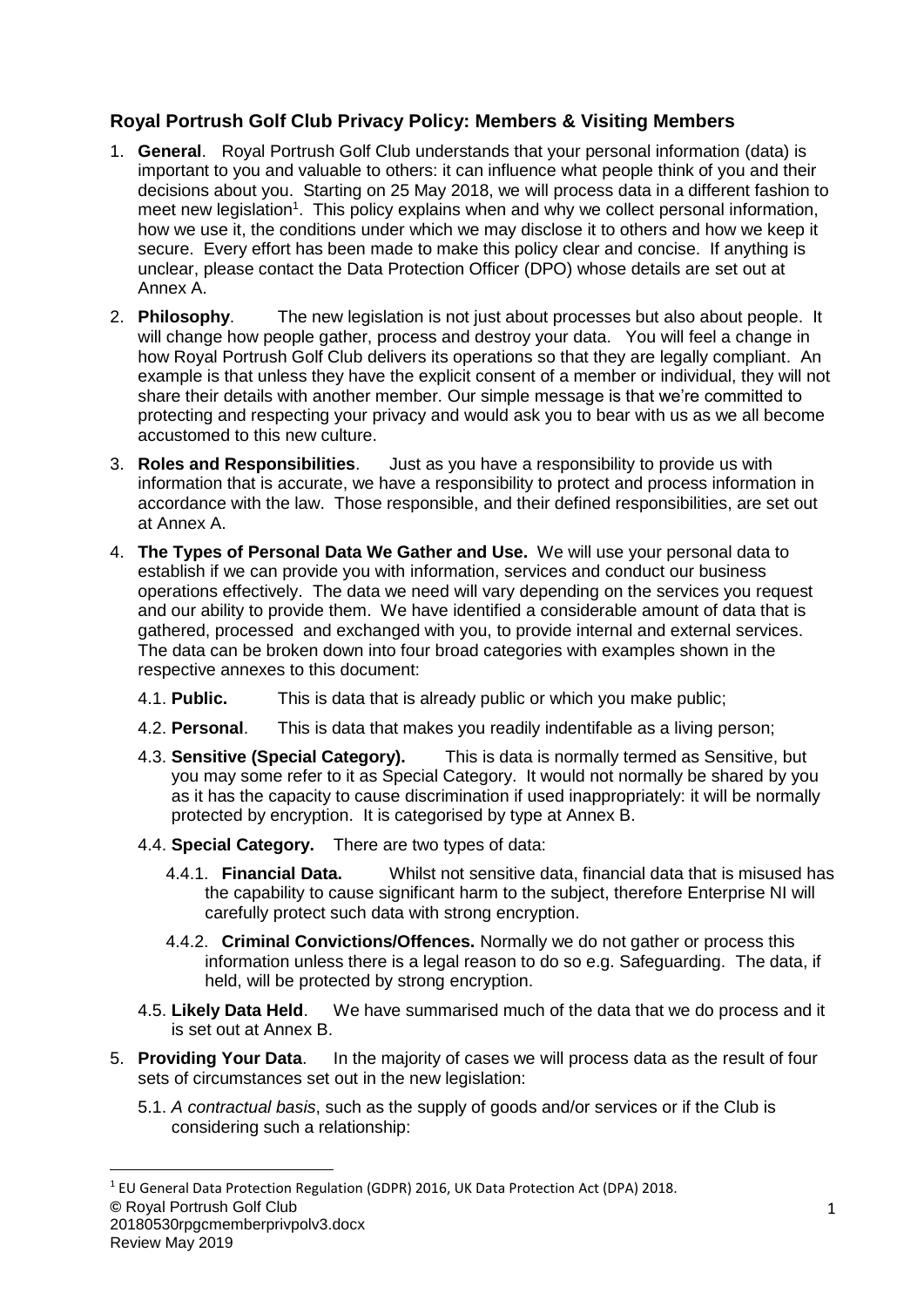- 5.1.1. As part of the relationship with members, potential members, corporate bodies, visitors and/or their legal representatives and funders;
- 5.1.2. The Supplier relationship where they provide you with goods and/or services e.g. Pro Shop, Bar & Restaurant;
- 5.2. *As a consequence of legal obligations* where we have to act in accordance with the law and/or statutory bodies established by the law e.g. HMRC, Council, PSNI, HSENI, Insurance Companies, Safeguarding Board.
- 5.3. *Legitimate Interests*. This is where we share a common interest in the exchange of data and/or services with another e.g. GUI, R&A, European PGA, equipment suppliers. If using "Legitimate Interest" as a basis, we will conduct a "balance-test" to ensure that there is balance between your rights & freedoms and our business needs.
- 5.4. *Consent*. In those circumstances where information is optional, we will advise you and ask for your consent to hold to process it. This may be to process information where there is no other legal basis or it is required e.g. Club flyers/magazines, marketing material or sharing information about new products/services.
- 6. **Using your Personal data: the legal basis and purposes**. When we establish our membership with you as a member or visitor, we will explain the legal basis for gathering and processing your data using clauses 5.1-5.4. Different services may require a different basis for data processing and use. Royal Portrush Golf Club will process your data, as necessary. The basis and planned purpose for such processing will normally be based upon:
	- 6.1. To provide a service to you, or another who you have the legal authority to represent, **in preparation for, or conduct/delivery of, a contracted service or services** with you, or a client company, by:
		- 6.1.1. Taking preliminary action, at your request, prior to entering a membership<sup>2</sup> contract to establish if use of our services can be provided;
		- 6.1.2. Determining whether Royal Portrush Golf Club and the user can meet their relative obligations;
		- 6.1.3. Entering, managing, implementing and monitoring a contract;
		- 6.1.4. Updating the data necessary to plan for, implement and effectively deliver the contract;
		- 6.1.5. Initiating, maintaining and updating the necessary records, ensuring their accuracy;
		- 6.1.6. Managing the account, including any financial transactions;
		- 6.1.7. Processing any special category information about you, or another who you have the legal authority to represent, related to special categories of data (Article 9 GDPR) necessary for the safe and effective conduct of the contract;

## 6.2. Meet our **legal or regulatory obligations** by:

- 6.2.1. Complying with legal and regulatory requirements, including but not limited to:
	- 6.2.1.1. Disclosure requests;
	- 6.2.1.2. Activities related to the prevention, detection and investigation of crime including fraud and money-laundering;
	- 6.2.1.3. Verification of identity and credit status;

20180530rpgcmemberprivpolv3.docx

**<sup>©</sup>** Royal Portrush Golf Club  $2$  Can be as a member, temporary member, visitor or corporate member/sponsor.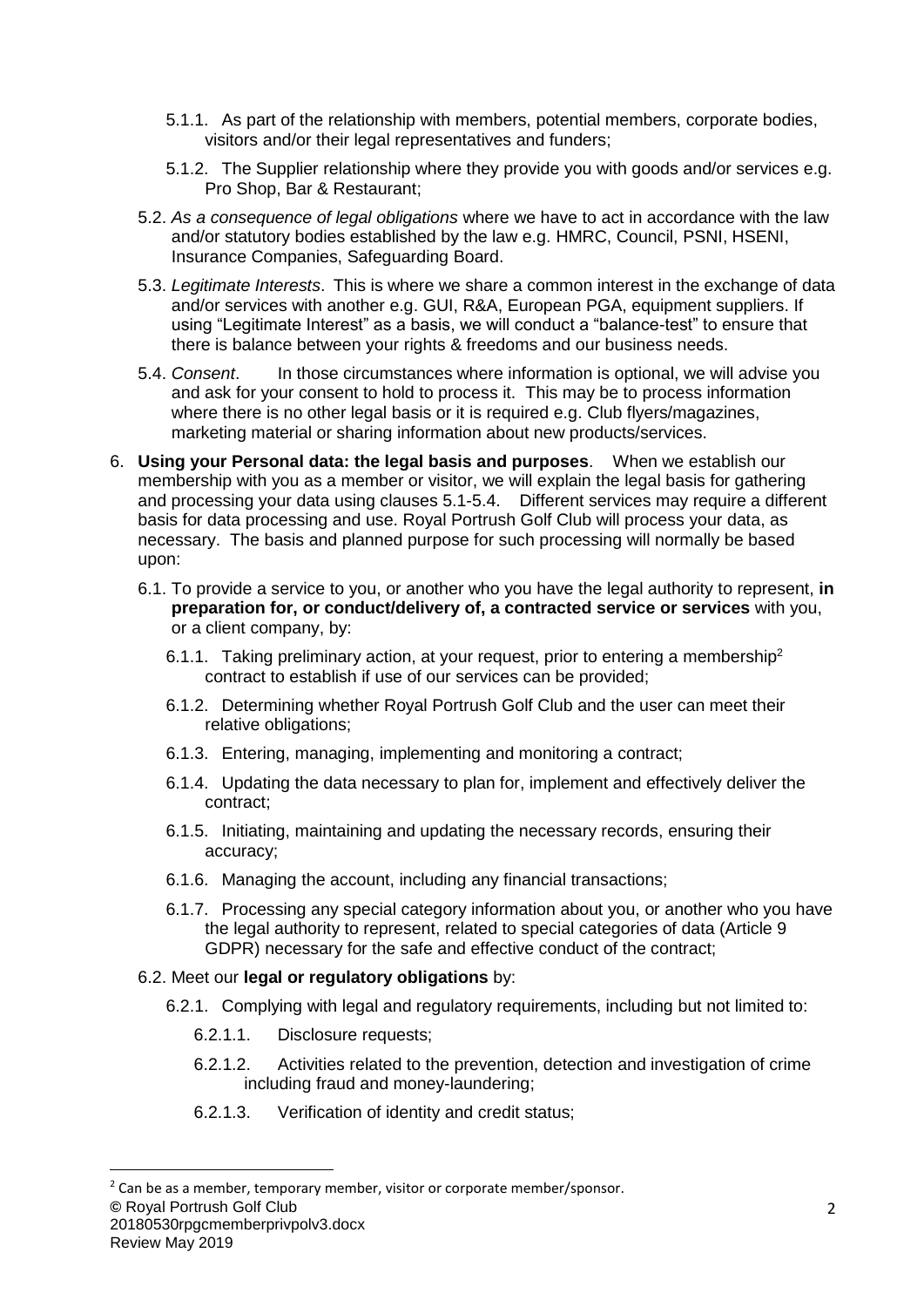- 6.2.2. Working with public authorities in connection with the discharge of a public task;
- 6.2.3. Establishing and defending legal rights;
- 6.2.4. Meeting your legal rights under data protection legislation including access requests;
- 6.2.5. Monitoring communications and activities.
- 6.3. For our joint **Legitimate Interests**, or those of other persons and Royal Portrush Golf Club, to:
	- 6.3.1. Monitor work-related communications including (but not limited to) emails, faxes, letters, texts, telephone calls with you, and on your behalf, with clients, goods/service providers and statutory bodies;
	- 6.3.2. Permit good governance, management, accounting and audit of our business operations;
	- 6.3.3. Conduct appropriate searches in preparation for submission of applications for jobs and/or programmes/projects on your behalf (but not exclusive to):
		- 6.1.1.1. Establish the veracity of qualifications, professional memberships and references;
		- 6.1.1.2. Credit reference agencies and partner organisations;
		- 6.1.1.3. Undertake psychometric and/or skills testing, prior to potential employment opportunities;
	- 6.1.2. Establishing new services, organically or with the assistance of an external partner;
	- 6.1.3. Send you prospective opportunities, conduct analysis and develop statistics.
- 6.2. Obtain your **Consent** to:
	- 6.2.1. Maintain effective communications with you in your preferred format/s, or another/others who you have the legal authority to represent, to;
		- 6.2.1.1. Send you communications related to Royal Portrush Golf Club's activities;
		- 6.2.1.2. Market Royal Portrush Golf Club's services;
		- 6.2.1.3. Send personal data to third-parties, when requested by you or those you are authorised to represent;
		- 6.2.1.4. Share your details with third-parties;
	- 6.2.2. You can withdraw your consent for these uses at any time by advising us.
- 7. **Sharing**. When we establish the relationship, we will explain the legal basis for sharing data. Information will only be shared on a "Need to Know" basis and then using means designated by Royal Portrush Golf Club as secure. This information is held, used and shared by us, to:
	- 7.1. Meet our contractual agreement with you; to provide member services;
	- 7.2. Comply with government and regulatory bodies legally authorised to request such information, or to whom we are required to submit data;
	- 7.3. Conduct business operations with:
		- 7.3.1. Employees/Workers & Consultants;
		- 7.3.2. Contract managers;
		- 7.3.3. Service delivery partners;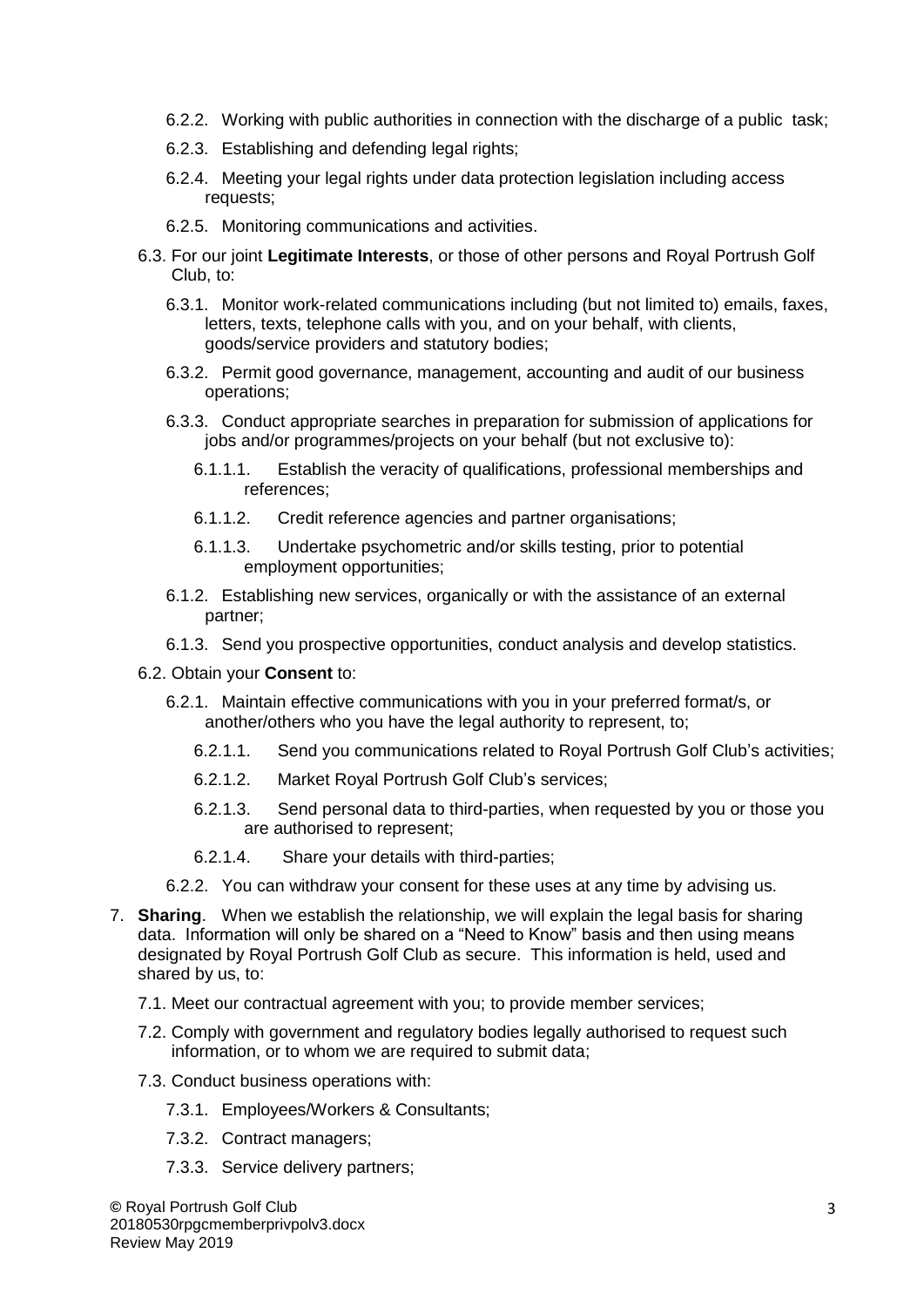- 7.3.4. Our members and clients in specific sectors to whom:
	- 7.3.4.1. You have authorised data release;
	- 7.3.4.2. You have expressed a preference to participate with in a programme/project;
- 7.4. When directed by the Courts to enable the administration of justice;
- 7.5. To direct-market products and services, advise you of news and industry updates, events, promotions and competitions, reports and other information related to your preferences. Where we do so, you will be able to unsubscribe from such communications;
- 7.6. Payment systems to permit the transfer of personal data in order that financial transactions may be undertaken;
- 7.7. To undertake future business planning and management of the Club;
- 7.8. Conduct market research in order to improve our services;
- 7.9. Meet legal and statutory requirements;
- 7.10. Implement sharing with your consent, including a request for data transfer.
- 8. **Data Retention.** Royal Portrush Golf Club have identified likely data for retention and set this out in our data retention and erasure policy. This is briefly summarised as:
	- 8.1. **In the event of membership queries.** We will retain your data for only so long as reasonably necessary (normally 12 months after membership concludes) to deal with your queries associated with:
		- 8.1.1. Contact details;
		- 8.1.2. Financial information;
		- 8.1.3. Playing history.
	- 8.2. **In the event of claims.** We will retain your data for only so long as you might bring legal claims against us (normally 6 years) and health & safety data (for 40 years);
	- 8.3. **Legal & Regulatory Requirements.** We will retain your data for so long as we are required by law or regulatory requirements. These periods may change subject to the introduction of or amendment of statutes, regulations or caselaw.
- 9. **Data Pseudonymisation, Encryption & Anonymisation**. Royal Portrush Golf Club will, at the earliest opportunity, take measures to increase the security of your data using:
	- 9.1. **Pseudonymisation**; We will use these tools to increase data protection and reduce risk of a breach;
	- 9.2. **Encryption**. We will encrypt sensitive or special category data;
	- 9.3. **Anonymisation**. Once data is anonymised, you will not be able to request access to it as we will no longer be able to personally identify it.
- 10. **Data Protection**. Royal Portrush Golf Club has decided to put in place a number of safeguards to provide oversight of the data that it acquires and holds. Members should be aware of these responsibilities.
	- 10.1. **Executive Committee**. An Executive Committee member will hold, within their portfolio of responsibilities, oversight of data protection;
	- 10.4. **Officers & Managers.** Elected Officers and Managers will:
		- 10.4.1. Implement, monitor and enforce data protection within the Club, irrespective of the functional area/responsibility;

**©** Royal Portrush Golf Club 20180530rpgcmemberprivpolv3.docx Review May 2019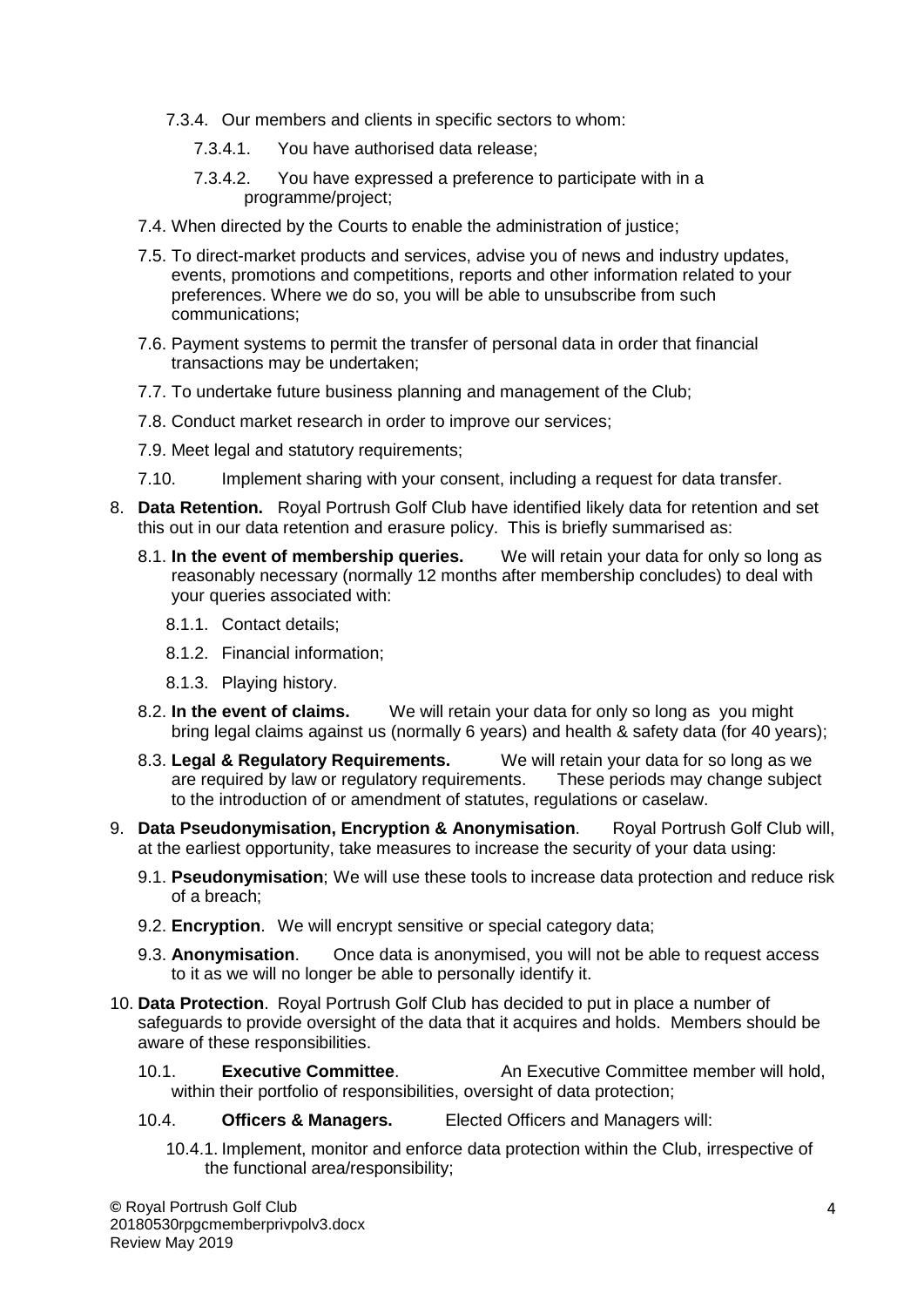- 10.4.2. Test security measures within their own departments/areas of responsibility to ensure their ongoing effectiveness;
- 10.4.3. Conduct DPIAs when considering the introduction of, or amendment to, an existing process to ensure that privacy is designed in as part of the programme or project outputs/outcomes.
- 10.4.4. Alert their line manager and the DPO, within 24 hours, to any data security breach that leads to or is caused by:
	- 10.4.4.1. Accidental or unlawful destruction;
	- 10.4.4.2. Loss;
	- 10.4.4.3. Alteration;
	- 10.4.4.4. Unauthorised disclosure of or access to, personal data transmitted, stored or otherwise processed.
- 10.4.5. Transmit within 72 hours, to the DPO, any:
	- 10.4.5.1. Request for access (Subject access request), which may be verbal, written or electronically submitted without delay:
	- 10.4.5.2. Request by a subject to exercise any of their other rights under GDPR, DPA 2018, or any other data protection legislation;
	- 10.4.5.3. Complaint by a data subject or their authorised representative.
- 10.4.6. Induct, train and develop their people to adhere to current data protection legislation related to written or electronic data;
- 10.4.7. Maintain the physical security of assets related to data protection;
- 10.4.8. Authorise the transfer, or sharing, of data in accordance with data protection legislation and Club policies.
- 10.5. **Data Protection Officer (DPO).** As a Club with many members and employees, an individual will be appointed as DPO and hold this responsibility as part of their role and responsibilities. This individual will:
	- 10.5.1. Be independent and have no role in setting our data policies and procedures.
	- 10.5.2. Have direct access to the Chief Executive and be resourced in their role;
	- 10.5.3. Be developed to conduct the role;
	- 10.5.4. Scrutinise our policies, procedures and safeguards.
	- 10.5.5. Advise on Personal Information Assessments (PIA);
	- 10.5.6. Advise our Directors on data protection measures and risks;
	- 10.5.7. Coordinate training of our people in data protection procedures;
	- 10.5.8. Coordinate policies and procedures to safeguard electronic and "hard" copy information held by Royal Portrush Golf Club e.g. files, print-outs, CVs, written job applications, notebooks.
	- 10.5.9. Conduct audits on our policies and procedures to test their effective implementation including business continuity plans and data breaches;
	- 10.5.10. Liaise with the Information Commissioner's Office or appropriate Supervisory Authority on changes in statutory/regulatory requirements and potential breaches in our safeguards;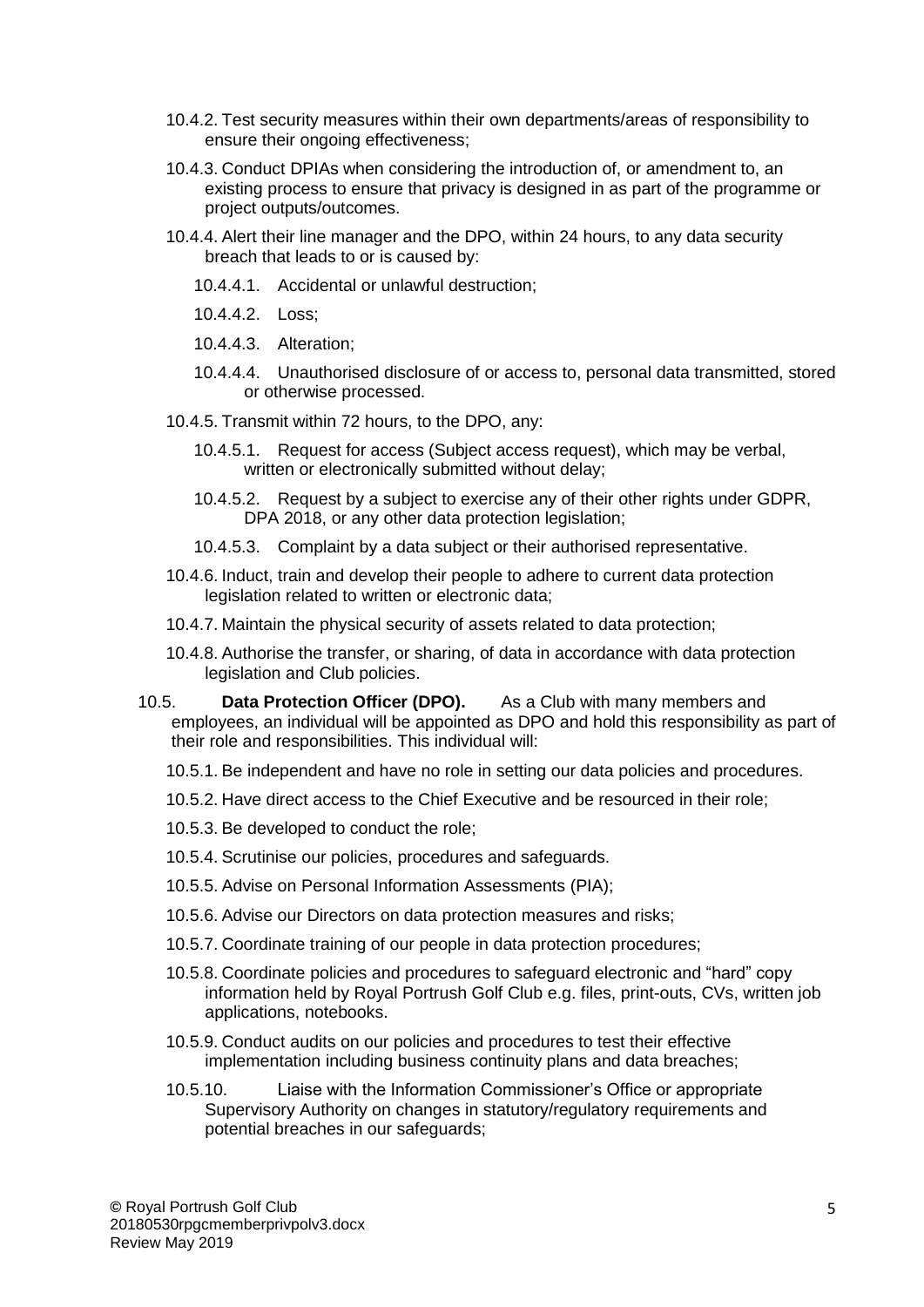## 10.6. **Information Systems Manager/Provider (ISM).** The ISM will:

- 10.6.1. Manage Electronic Information systems e.g. Computers and mobile devices capable of processing and storing electronic data;
- 10.6.2. Electronic Storage devices, in the office and remotely sited;
- 10.6.3. Manage electronic safeguards for our systems e.g. Firewalls, software updates, anti-virus etc
- 10.6.4. Advise the DPO and Board on risks and protective measures;
- 10.6.5. Coordinate training of our people in data protective procedures with DPO;
- 10.6.6. Conduct audits on our electronic information systems to test their protection and detect unauthorised use/intrusions.
- 10.6.7. Utilise servers within the EEA, and outside<sup>3</sup>, to store your data that meet GDPR standards;
- 10.7. **Officers/Employees/Workers/Associates**. Individual officers, employees/workers and contracted associates are responsible for:
	- 10.7.1. Adhering to the legislation governing data protection;
	- 10.7.2. Enforcing Club policies and procedures related to data protection;
	- 10.7.3. The physical and electronic protection of documentation and electronic devices, storage media, especially that which has been used to record a subject's data categorised as personal or sensitive. This protection is not just against unauthorised electronic access but also against copying, reproduction, theft, physical access, or observation of the personal information contained thereon.
- 10.8. **Data Subjects.** Royal Portrush Golf Club will protect data subject/s information against compromise, using both active and passive measures, and will not divulge personal data to any third-party without prior, legal, authorisation.
- 10.9. **Suppliers/Clients**. Royal Portrush Golf Club will require clients and suppliers to sign a contract confirming their responsibilities for the protection of data shared with them, authorised by you, in accordance with data protection legislation.
- 10.10. **Joint Controllers and Processors**. The obligations, responsibilities and liabilities of joint controllers and processors will be set out in contracts with joint controllers and processors.
- 11. **Consent.** When **Royal Portrush Golf Club** relies on your explicit consent to carry out processing operations, they will use a layered approach. This will involve:
	- 11.1. **Verbally**. An officer or employee advising you that:
		- 11.1.1. We require your consent and recording your agreement by date and time on our records;
		- 11.1.2. The relevant data protection policies<sup>4</sup> can be accessed either on the Club website or by request, less those that provide technical detail on data protection measures.
		- 11.1.3. Your rights to withdraw that consent at any time by informing us verbally, electronically or in writing: that withdrawal will be also recorded in the same fashion;
		- 11.1.4. The specific use for the data that is gathered;

 $3$  If stored outside UK and/or EEA, these servers will comply with the GDPR standard or EU Privacy Shield.

<sup>&</sup>lt;sup>4</sup> Information Security Management; Privacy Policies; Retention & Erasure Policy.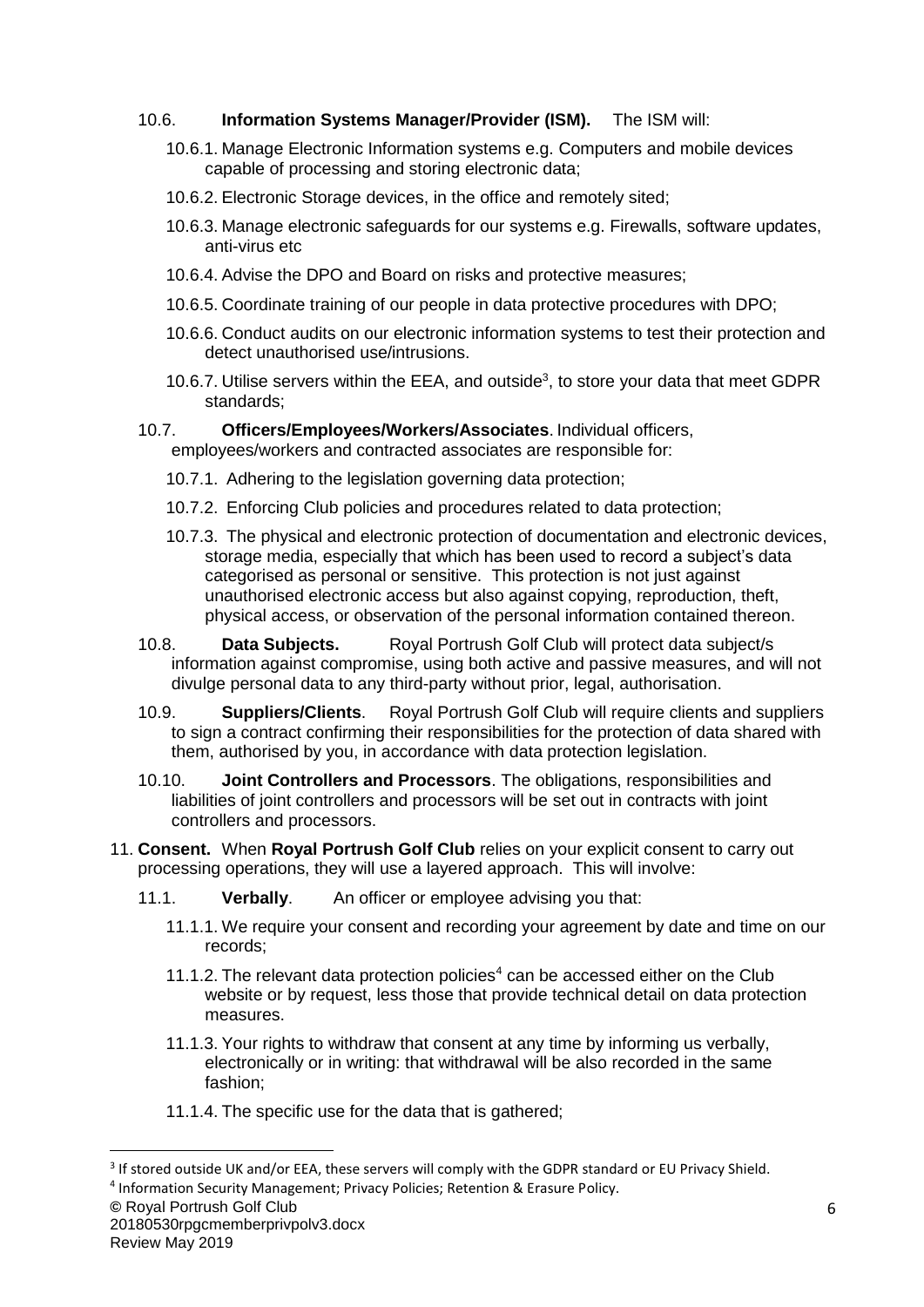- 11.1.5. Who the data will be shared with;
- 11.1.6. How long it will be retained before erasure;
- 11.2. In Writing/Electronically.
	- 11.2.1. Completing an "opt-in" box;
	- 11.2.2. Directing you to the relevant Club policies (see clause 7.1.2);
	- 11.2.3. Informing you of your rights to withdraw that consent at any time by informing us verbally, electronically or in writing;
	- 11.2.4. The specific use for the data that is gathered;
	- 11.2.5. Who the data will be shared with, if anyone;
	- 11.2.6. How long it will be retained before erasure;
- 11.3. **Written**. This will be gathered, in electronic or hard copy, in a contract of membership, employment/for services or Terms of Business Agreement, with the member, employee contractor or client company. These documents will explain the basis for processing, uses, recipients etc. They will not rely on Consent but utilise as the legal basis for processing, Contractual Obligation, Legal Obligation and/or Legitimate Interests.
- 11.4. **Electronically**. In the case of marketing preferences, you will be asked to give electronic assent by confirming agreement with an "opt-in" box for email, post, text and postal correspondence. This will be renewed annually should you wish us to retain or distribute relevant information. We will require this to be submitted from an email address, uniquely identifiable to a person e.g. gerald@business.org.uk.
- 11.5. **Young People**. Royal Portrush Golf Club is aware of its responsibility to guard young and vulnerable people who are members and will adhere to the age limits set in the DPA 2018. It will seek consent from legal guardians where the age limit is not met. In the case of vulnerable adults, the Club and its

officers/representatives/managers will explain the subject's rights in such terms as they can be understood and acknowledged by the individual unless vital interests are affected.

- 12. **Transfers of Data Outside UK**. Data will not be transferred outside the UK unless:
	- 12.1. **Within EU/EEA.** You authorise it and the recipient satisfy the criteria set in the DPA 2018 and EU criteria as an "adequate" third-party country;
	- 12.2. **Outside EU/EEA.** You authorise it and the recipient satisfy the criteria set in the DPA 2018 and EU criteria as an "adequate" third-party country;
	- 12.3. **USA.** You authorise it and the recipient must be registered with the USA Department of Commerce under EU-US Privacy Bill;
	- 12.4. Your prior agreement will not be sought where the Club is acting under the direction of law enforcement bodies or the Courts.
- 13. **Retention Periods for Data**. Royal Portrush Golf Club will only retain the information necessary to conduct its contracted business and meet legal obligations. Once information is irrelevant, it will be disposed of/destroyed/electronically erased in accordance with our Retention and Erasure Policy and summarised below. On occasions, the Club may retain information until a matter is fully closed.
	- 13.1. To meet our contractual obligations with you (normally up to 12 months after the cessation of membership/a contract);
	- 13.2. To meet statutory or regulatory obligations (normally up to 7 years);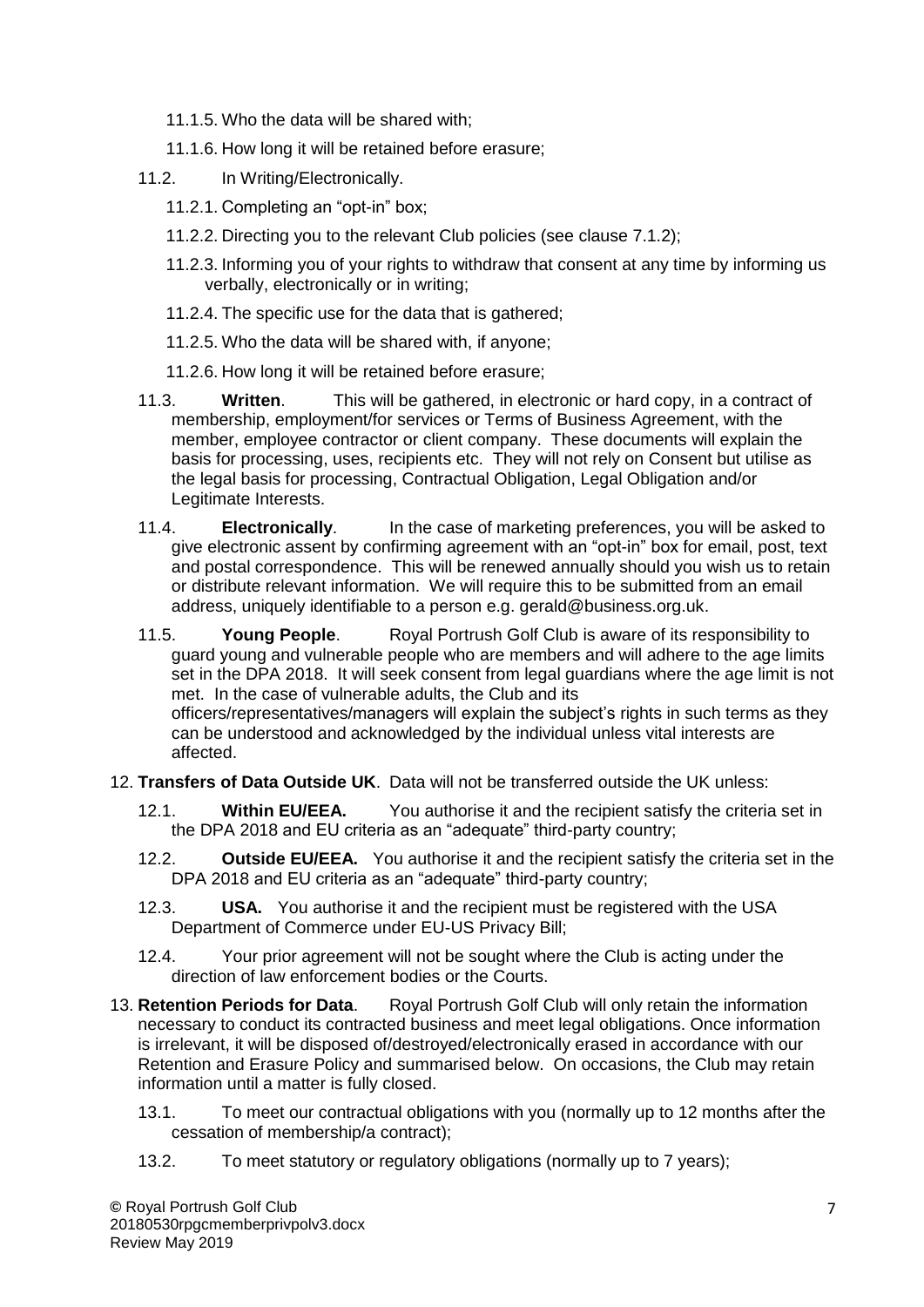- 13.3. For business purposes (normally up to 3 years).
- 14. Other Rights. Clients have other rights:
	- 14.1. **Accuracy**. A client has the right that any information or data held, related to them, is accurate. It is the responsibility of the controller and/or processor to update such information once they become aware that it is inaccurate. Clearly, until a member, employee, client or their agent, makes the processor aware of an inaccuracy, updating cannot be carried out.
	- 14.2. **Access**. You have the right at any time to ask us for a copy of the information supplied by you that we hold with a Subject Access Request. We will ask you to verify your identity and may ask for more information about your request. We cannot release information that relates to other people or businesses as this would counter their privacy rights.
	- 14.3. **Erasure**. You may request, at any time, that information related to you is erased/deleted from our database/records and we will comply so long as it does not prevent us from meeting our statutory or regulatory commitments. We will record your request and whether you do not wish to be contacted in the future: a record of objectors will be retained in a suppression list to remove the possibility of this occurring.
- 15. "**Cookies**". A "cookie" is a commonly used automated data collection tool. They are small text files that are used to identify when you are browsing a particular website or open a HTML-formatted email. They can be used to detect what technology makes the website function more efficiently. You can choose to set your web browser to refuse cookies<sup>5</sup>, or alert you when cookies are being sent. These will allow us to:
	- 15.1. Tailor information presented to you based on your browsing preferences e.g. language, geographical region;
	- 15.2. Collect statistics regarding your visit to our website;
	- 15.3. Provide Royal Portrush Golf Club with business and marketing information;
	- 15.4. Improve our customer service: this information will allow us to improve the effectiveness of our website and emails;
	- 15.5. Respond to information requests;

- 15.6. To send you emails in response to our request for periodic product/service information or advantage of marketing communications;
- 15.7. We may collect personal identification information from Users in a variety of ways, including, but not limited to, when Users visit our Site, register on the Site, subscribe to our mailing list, fill out a form, and in connection with other activities, services, features or resources we make available on our Site. Users may be asked for (as appropriate) *name, email address, mailing address and contact number/s.*
- 15.8. Users may, however, visit our website anonymously. We will collect personal identification information from Users only if they consent to share such information with us. Users can always refuse to supply personal identification information, except that it may prevent them from engaging in certain related activities.
- 15.9. To implement your request to initiate, amend or cancel communication between Royal Portrush Golf Club and you.
- 15.10. We may collect non-personal identification information about Users whenever they interact with our Site. Non-personal identification information may include the browser name, the type of computer and technical information about Users means of

**<sup>©</sup>** Royal Portrush Golf Club 20180530rpgcmemberprivpolv3.docx Review May 2019 <sup>5</sup> Cookies to include web beacons, pixel tags, scripts and similar technologies on our website and emails.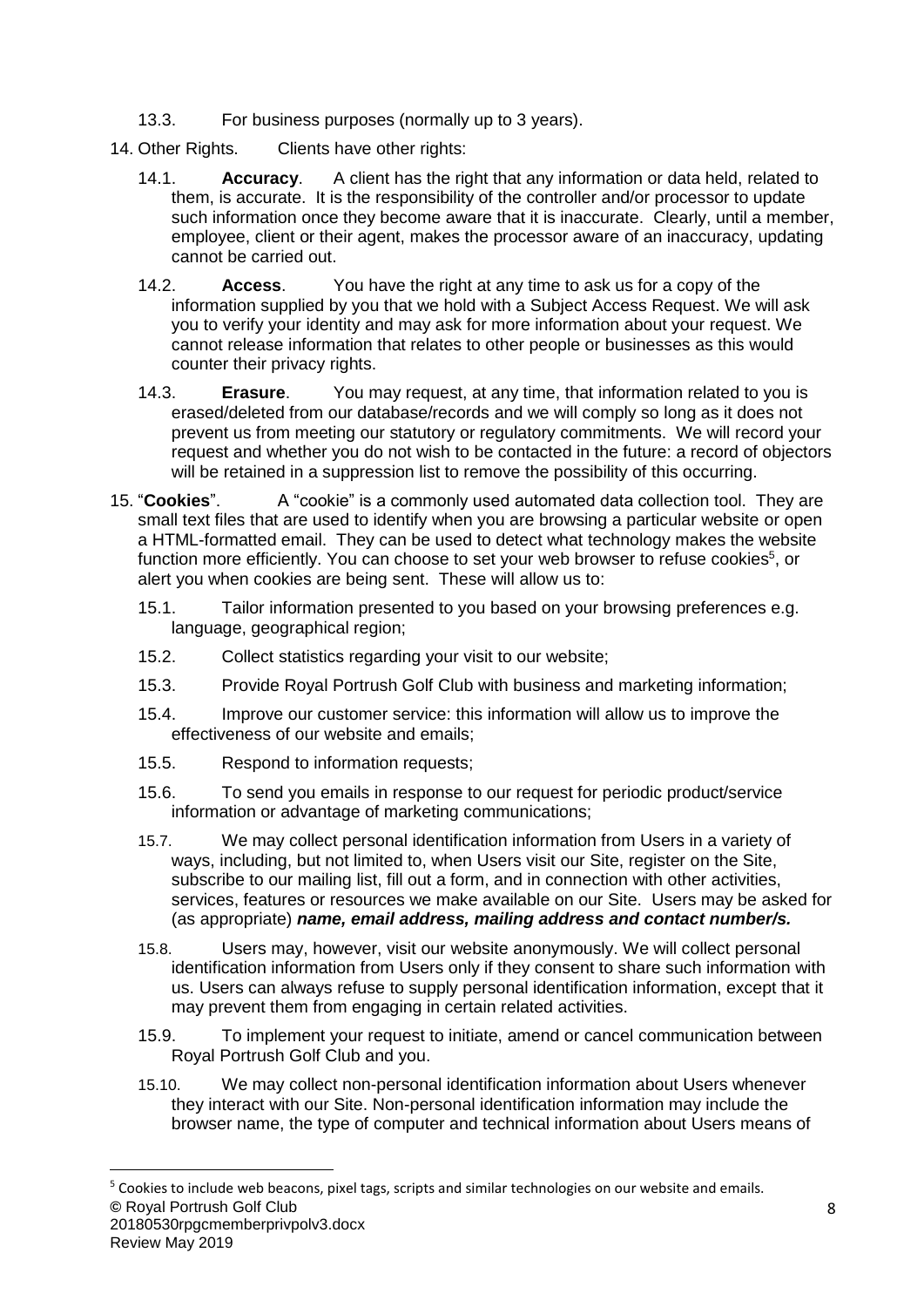connection to our Site, such as the operating system and the Internet service providers' utilised and other similar information.

- 16. **Changes to our Privacy Policy**.This privacy policy may be changed by Royal Portrush Golf Club at any time. If we change our privacy policy in the future, we will advise you of changes or updates to our privacy policy *by a prominent notice on our website*. For a period of 30 days before, and at least 30 days after, the implementation date of any change, we will advise clients that there has been a change and refer them to the policy, which can be made available to clients in writing on request. Continued use of our website or our services after such changes will constitute your acceptance of such changes.
- 17. **Diversity & Inclusion**. Royal Portrush Golf Club is an equal opportunities employer and a company committed to diversity. This means that all officers, members and employees will receive equal treatment and that we will not discriminate on grounds of gender, marital status, race, ethnic origin, colour, nationality, national origin, disability, sexual orientation, religion or age. As part of our commitment to equal opportunities we may from time to time use information provided by you for the purposes of equality monitoring and submission to statutory bodies as required under FEAT (NI) Order 1998 and other legislation. All such information will be used on an anonymised basis.
- 18. **Complaints.** Whilst you have the right to take a compliant about how we manage your data directly to the ICO, Royal Portrush Golf Club encourages you to raise any complaints initially with a Manager or the DPO. You will be issued an Incident Control Number to maintain data security and refer to throughout the complaint. You can contact Royal Portrush Golf Club or raise queries using the information at Clause 16.
- 19. **Queries**. If you have any questions about this Privacy and Cookie Policy, the practices of this site, or your dealings with this Site, please contact us at: XXXXX@[royalportrushgolfclub.com](mailto:XXXXX@royalportrushgolfclub.com) at the below address:

Chief Executive Royal Portrush Golf Club Dunluce Road PORTRUSH BT56 8JQ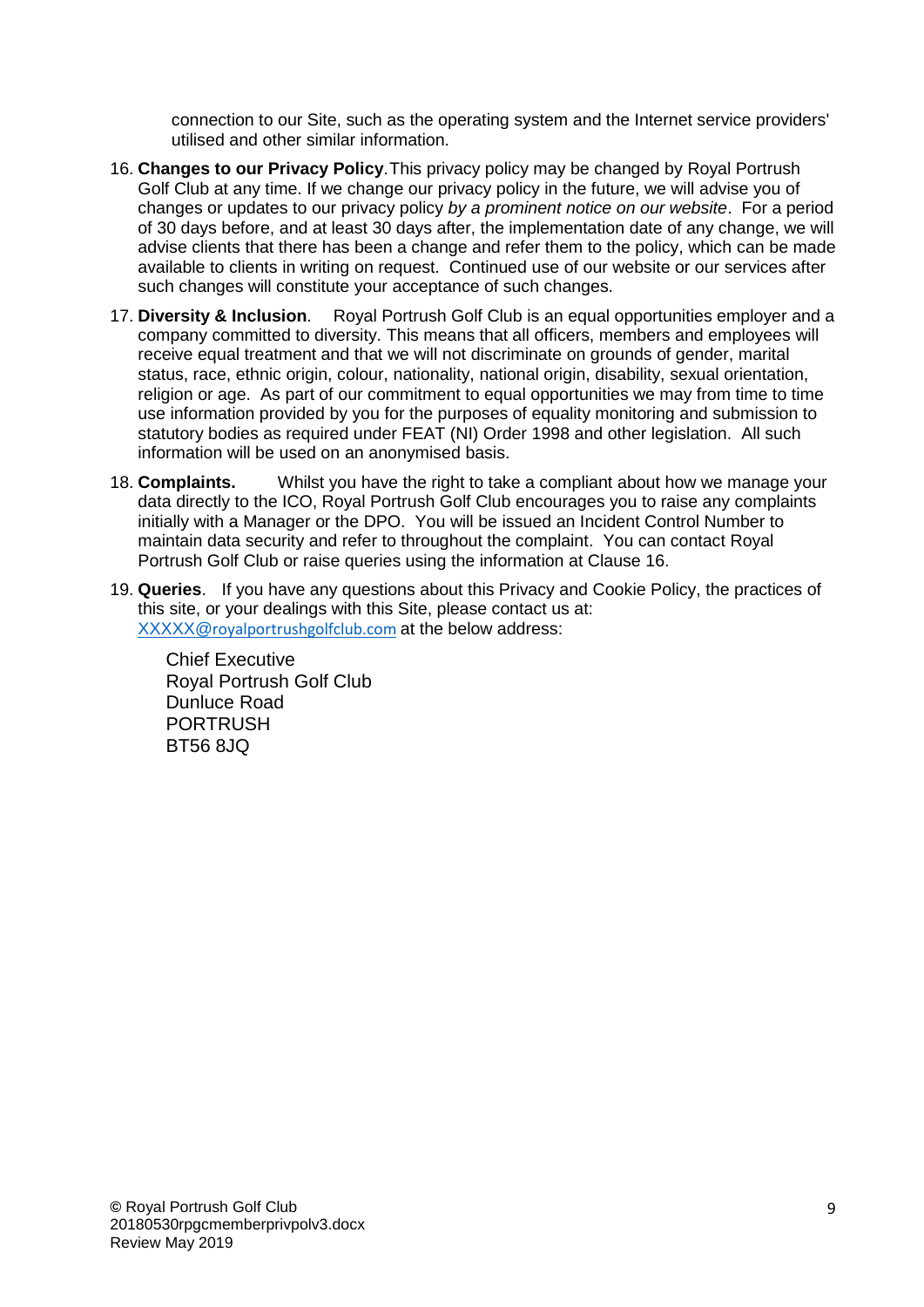## **CONTACT DETAILS FOR RESPONSIBLE PEOPLE & RESPONSIBILITIES**

#### 1. **Data Controller:**

Royal Portrush Golf Club Dunluce Road PORTRUSH BT56 8JQ Tel: +44 (0) [28 7082 2311](https://www.google.com/search?q=royal+protrush+golf+club&ie=utf-8&oe=utf-8&client=firefox-b-ab)

2. **Council**. The Council member with responsibility for the governance of data protection is:

(Council Member/Role) Royal Portrush Golf Club Dunluce Road PORTRUSH BT56 8JQ Tel: +44 (0) [28 7082 2311](https://www.google.com/search?q=royal+protrush+golf+club&ie=utf-8&oe=utf-8&client=firefox-b-ab)

Email: (email address)

3. **Data Protection Officer**. The Data Protection Officer can be contacted as follows:

Data Protection Officer Royal Portrush Golf Club Dunluce Road PORTRUSH BT56 8JQ Tel: +44 (0) [28 7082 2311](https://www.google.com/search?q=royal+protrush+golf+club&ie=utf-8&oe=utf-8&client=firefox-b-ab) Email: (email address)

#### 3. **Responsibilities**.

- a. Royal Portrush Golf Club: the "Data "Controller";
- b. Our people (employees/workers) who gather, and use, the information operate under the instructions of our Data Controller;
- c. Associates who operate on our behalf are defined as "Data Processors": they operate in accordance with our written instructions and are contractually required to adhere to the same standards of data protection as our employees/workers;
- d. Others who we are authorised, by you, to share information with are also defined as "Data Processors" including the providers of our Information System;
- e. Those others who also gather information independently, as well as sharing our information, or use that information to form professional opinions, or reach conclusions, become "Data Controllers" in their own right.
- f. In some circumstances, Royal Portrush Golf Club operates as data processors for other stakeholders/partners.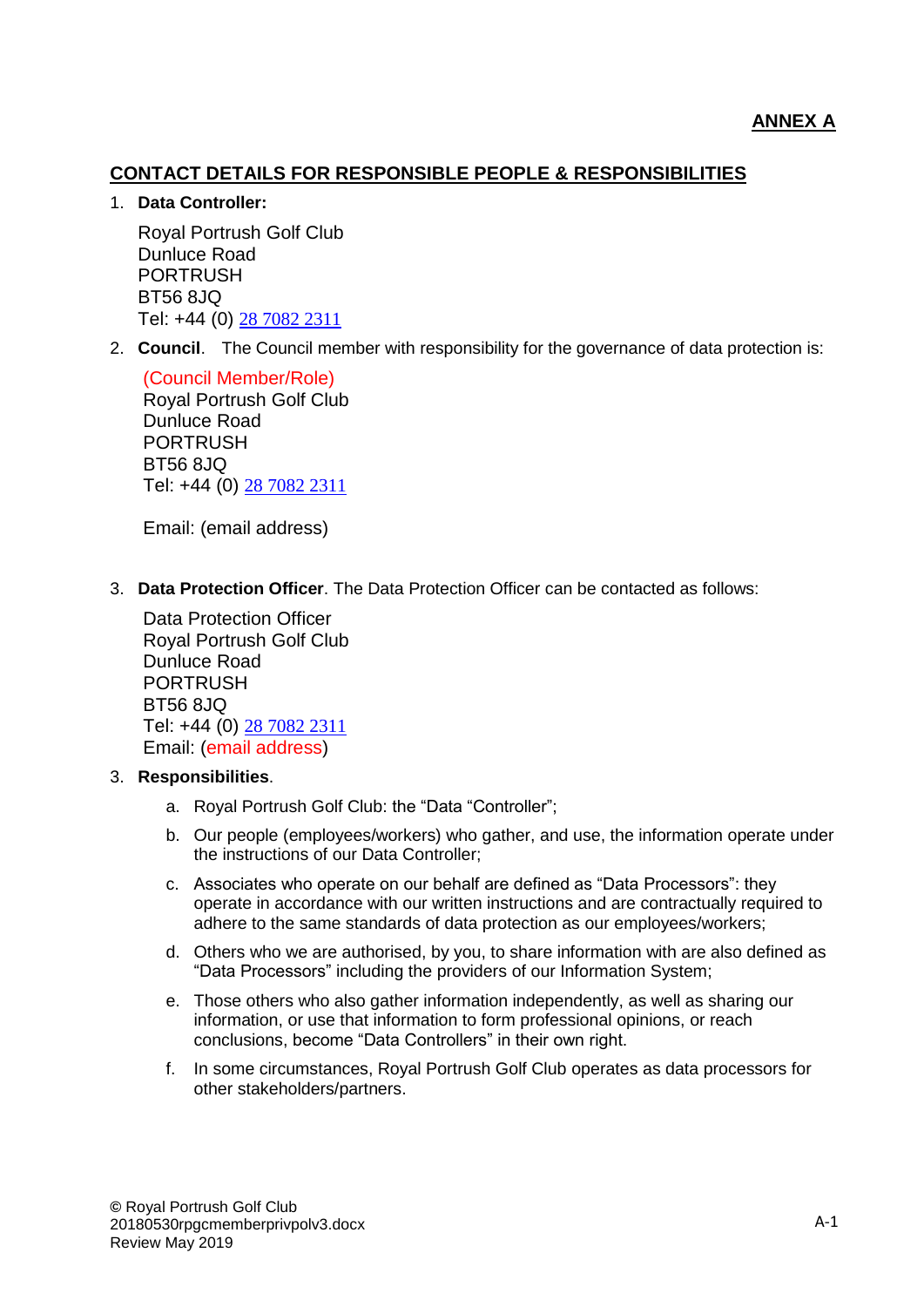## **MEMBERS & CLIENTS: POSSIBLE PERSONAL INFORMATION GATHERED & HELD**

| <b>Serial</b>  | <b>Data</b>                                                                               | <b>Personal</b> | Sensitive/<br><b>Special</b><br><b>Category</b> | <b>Comments</b>                                            |
|----------------|-------------------------------------------------------------------------------------------|-----------------|-------------------------------------------------|------------------------------------------------------------|
| 1              | Membership/Account Number                                                                 | $\checkmark$    |                                                 |                                                            |
| $\overline{2}$ | Company/Public Authority/Funder's<br>name                                                 | $\checkmark$    |                                                 | If corporate<br>funding                                    |
| 3              | Representative first name, surname and<br>previous names (if used)                        | $\checkmark$    |                                                 | <b>Previous Names</b><br>if necessary                      |
| $\overline{4}$ | <b>Service Contract</b>                                                                   | $\checkmark$    |                                                 | If Applicable                                              |
| 5              | Contact details for those approving<br>payments                                           | $\checkmark$    |                                                 | If Applicable                                              |
| 6              | <b>Bank Details of Funder</b>                                                             |                 | ✓                                               | If Applicable                                              |
| $\overline{7}$ | <b>Business References</b>                                                                | $\checkmark$    |                                                 | If required                                                |
| 8              | <b>Credit Reference Check</b>                                                             |                 | $\checkmark$                                    | If necessary                                               |
| $9\,$          | Name of person holding financial<br>authority                                             | $\checkmark$    |                                                 | If Applicable                                              |
| 10             | <b>Insurance Certificates</b>                                                             | $\checkmark$    |                                                 | PLI/ELI/PII/Motor<br>Insurance etc (as<br>required by law) |
| 11             | <b>Completed Membership Application</b><br>Form                                           | ✓               | $\checkmark$                                    |                                                            |
| 12             | Member's Name and Date of Birth                                                           | $\checkmark$    |                                                 |                                                            |
| 13             | Member's contact address, telephone<br>numbers, email address                             | ✓               |                                                 |                                                            |
| 14             | Contact details for Client's nominated<br>Next of Kin (NoK)/Emergency Contact             | ✓               |                                                 |                                                            |
| 15             | Photograph of Member                                                                      | $\checkmark$    |                                                 | As required                                                |
| 16             | Disabilities/Allergens                                                                    |                 | $\checkmark$                                    |                                                            |
| 17             | <b>Bank Details</b>                                                                       |                 | ✓                                               |                                                            |
| 18             | <b>Guardian's Consent Form</b>                                                            | $\checkmark$    |                                                 | If under 13.                                               |
| 19             | <b>Booking Forms</b>                                                                      | $\checkmark$    |                                                 |                                                            |
| 20             | <b>Disclaimers</b>                                                                        | $\checkmark$    |                                                 |                                                            |
| 21             | Minutes of relevant Meetings                                                              | $\checkmark$    |                                                 |                                                            |
| 22             | Membership<br>Correspondence/Investigations re<br>Service Planning, Delivery & Evaluation | $\checkmark$    |                                                 |                                                            |
| 23             | Safeguarding (Young/Vulnerable)                                                           |                 | $\checkmark$                                    |                                                            |
| 24             | Membership Card                                                                           | $\checkmark$    | $\checkmark$                                    |                                                            |
|                |                                                                                           |                 |                                                 |                                                            |